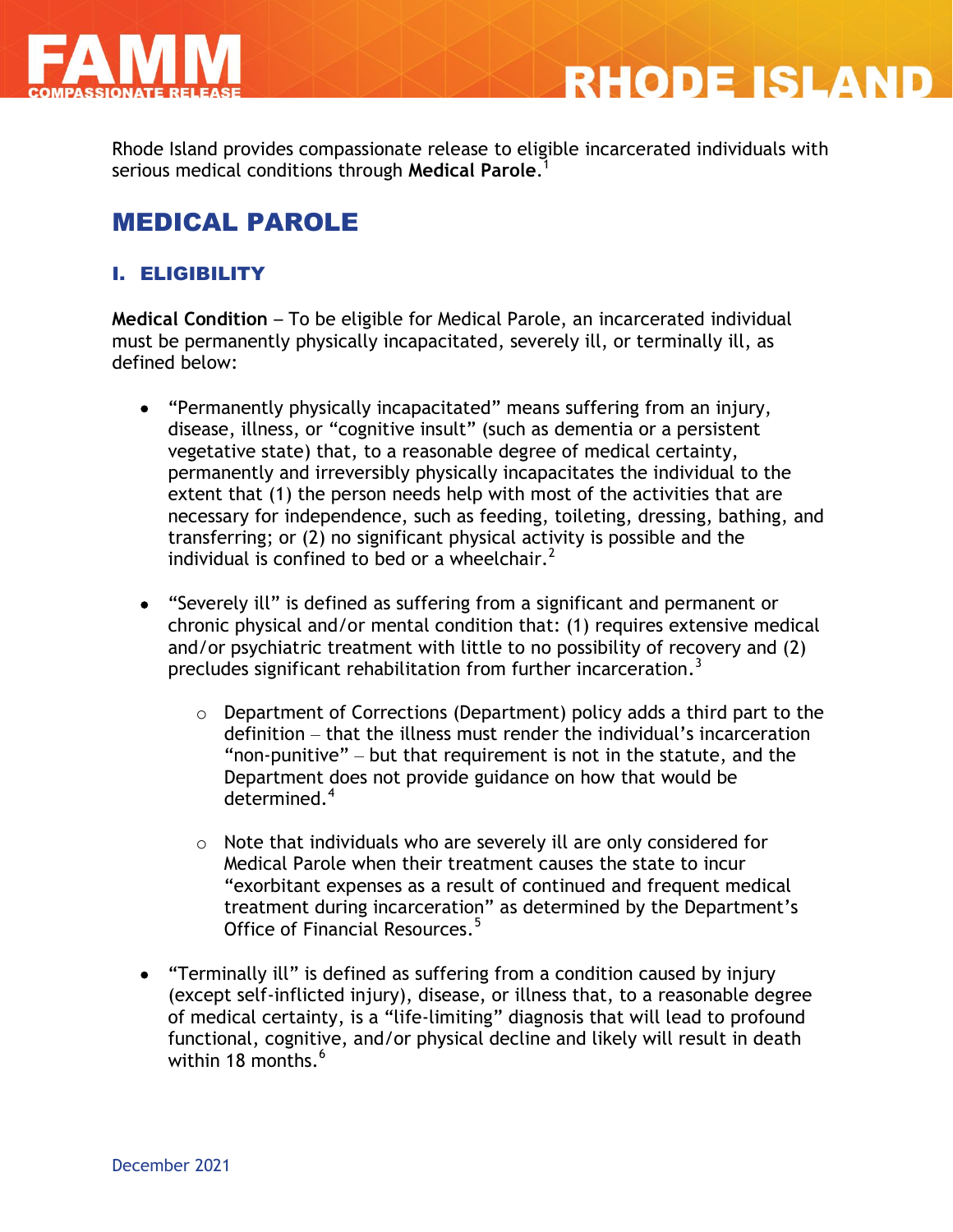$\circ$  Note that Department policy contradicts the statute by saying that for an individual to meet the definition of "terminally ill," death must be expected within six months. $<sup>7</sup>$ </sup>

**Exclusions** – Individuals serving life sentences without parole are not eligible for Medical Parole.<sup>8</sup>

### II. APPLICATION/REFERRAL

The following individuals can file a Medical Parole application with the Director of the Department:<sup>9</sup>

- The incarcerated individual, with the written approval of an "attending physician" (defined as a licensed physician that is a Department employee or contractor<sup>10</sup>);
- The incarcerated individual's family members or friends, with the attending physician's approval; or
- The incarcerated individual's physician.

## III. DOCUMENTATION AND ASSESSMENT

**Medical Report: Health Service Unit** – Within 72 hours after the Medical Parole application is filed, the Director must refer the application to the Department's Health Service Unit for a medical report and a medical discharge plan, which must be completed within 10 days.<sup>11</sup> The medical report must contain, at a minimum, the following information:

- Diagnosis of the individual's medical conditions, including related medical history;<sup>12</sup>
- A detailed description of the conditions and treatments;<sup>13</sup>
- The prognosis, including life expectancy, likelihood of recovery, likelihood of improvement, mobility, trajectory of the condition, and rate of debilitation; $^{14}$
- Degree of incapacity or disability, including an assessment of whether the individual is ambulatory, capable of engaging in any substantial physical activity, able to independently provide for daily life activities, and the extent of those activities;  $^{15}$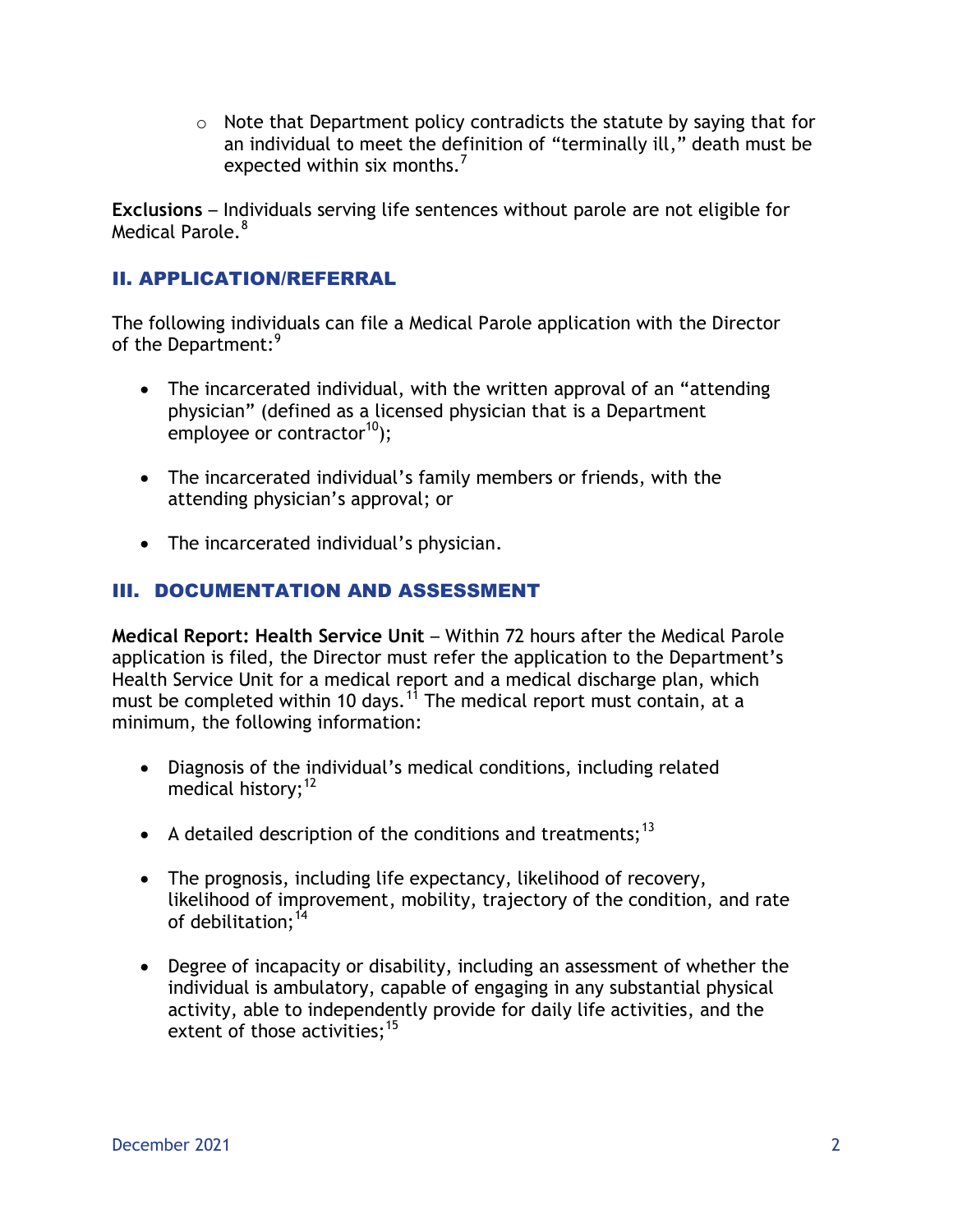- An opinion from the Medical Director as to whether the individual is terminally ill and, if so, the stage of the illness or whether the person is permanently physically incapacitated or severely ill.<sup>16</sup>
	- $\circ$  Note that if the Medical Director's opinion is that the person is not terminally ill, permanently physically incapacitated, or severely ill, the petition for Medical Parole will not be forwarded to the Parole Board.<sup>17</sup>

Note that, as referenced in the Eligibility section, in the case of a severely ill individual, the report must also include a determination from the Department's Office of Financial Resources that the illness causes the state "to incur exorbitant expenses as a result of continued and frequent medical treatment during incarceration."<sup>18</sup>

- The medical discharge plan<sup>19</sup> must ensure, at a minimum, the following:<sup>20</sup>
	- $\circ$  An appropriate placement for the individual has been secured, including (but not limited to) a hospital, nursing facility, hospice, or family home;
	- o A referral has been made for the individual to secure a source for payment of medical expenses;
	- $\circ$  A parole officer has been assigned to periodically obtain updates on the individual's medical condition to report back to the Board.

**Medical Eligibility Determination: Department Medical Program Director** – If the Medical Program Director's opinion is that the incarcerated individual is not physically incapacitated, severely ill, or terminally ill, the petition for Medical Parole is not forwarded to the Parole Board.<sup>21</sup>

- The Medical Program Director notifies the Department's Office of Legal Counsel that the individual's petition is not being forwarded.<sup>22</sup>
- The Office of Legal Counsel notifies the Rhode Island Deputy Attorney General that the incarcerated individual applied for Medical Parole but that it is not being forwarded to the Parole Board.<sup>23</sup>

**Submission to Parole Board: Director** – If the Medical Program Director's opinion is that the individual meets the medical eligibility requirements, the Department Director transfers the Medical Parole application, medical information, and medical discharge plan to the Parole Board for its consideration and decision.<sup>24</sup>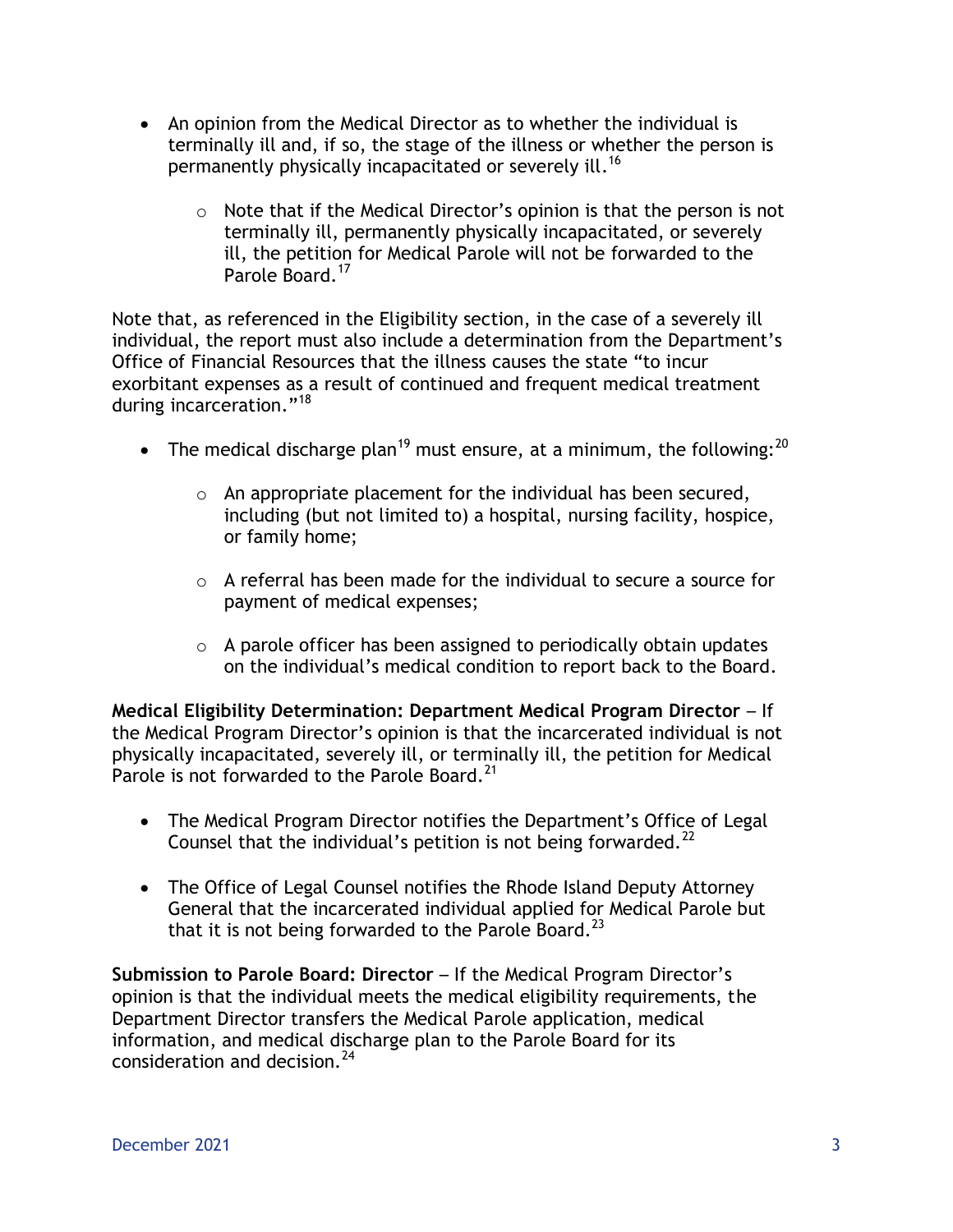- The Director's Office notifies the Department's Office of Legal Counsel that the Medical Parole application is being transferred to the Board.<sup>25</sup>
- The Office of Legal Counsel notifies the Rhode Island Deputy Attorney General that the incarcerated individual's application is being forwarded to the Board. $26$

### IV. DECISION-MAKING PROCESS

**Decision-Maker** – The Rhode Island Parole Board is responsible for granting Medical Parole.

**Decision Process** – Within seven days of receiving an application, the Parole Board must make a decision as to whether Medical Parole may be warranted.<sup>27</sup>

• Note that Department policy states that the Board Chair – not the entire Board – conducts this initial determination as to whether Medical Parole may be warranted. <sup>28</sup> If the Chair decides that Medical Parole is **not** warranted, the Chair denies the application without a further hearing or proceedings and notifies the incarcerated individual within seven days of that decision.<sup>29</sup> The statute adds that the notice must include a brief statement of the reasons for denying Medical Parole without a hearing.<sup>30</sup>

If the Board Chair determines that Medical Parole **may** be warranted, the case is set for a hearing within 30 days.  $31$ 

#### **Hearing**

- The Board will send notice of the hearing to the prosecutor and the victim of the offense for which the individual is incarcerated.<sup>32</sup>
	- $\circ$  There is a presumption that the physician's and/or Medical Director's opinion will be accepted.<sup>33</sup> However, the incarcerated individual, the physician, the Director, or the Parole Board can ask for an additional, independent medical evaluation within seven days after the physician's and/or Medical Director's report is presented.<sup>34</sup> The new evaluation must be completed and the report filed with the Board (with a copy sent to the incarcerated individual) within 14 days of the date of the request.  $35$
- At the hearing, the individual is entitled to be represented by an attorney, by a public defender (if qualified), or any other representative.<sup>36</sup>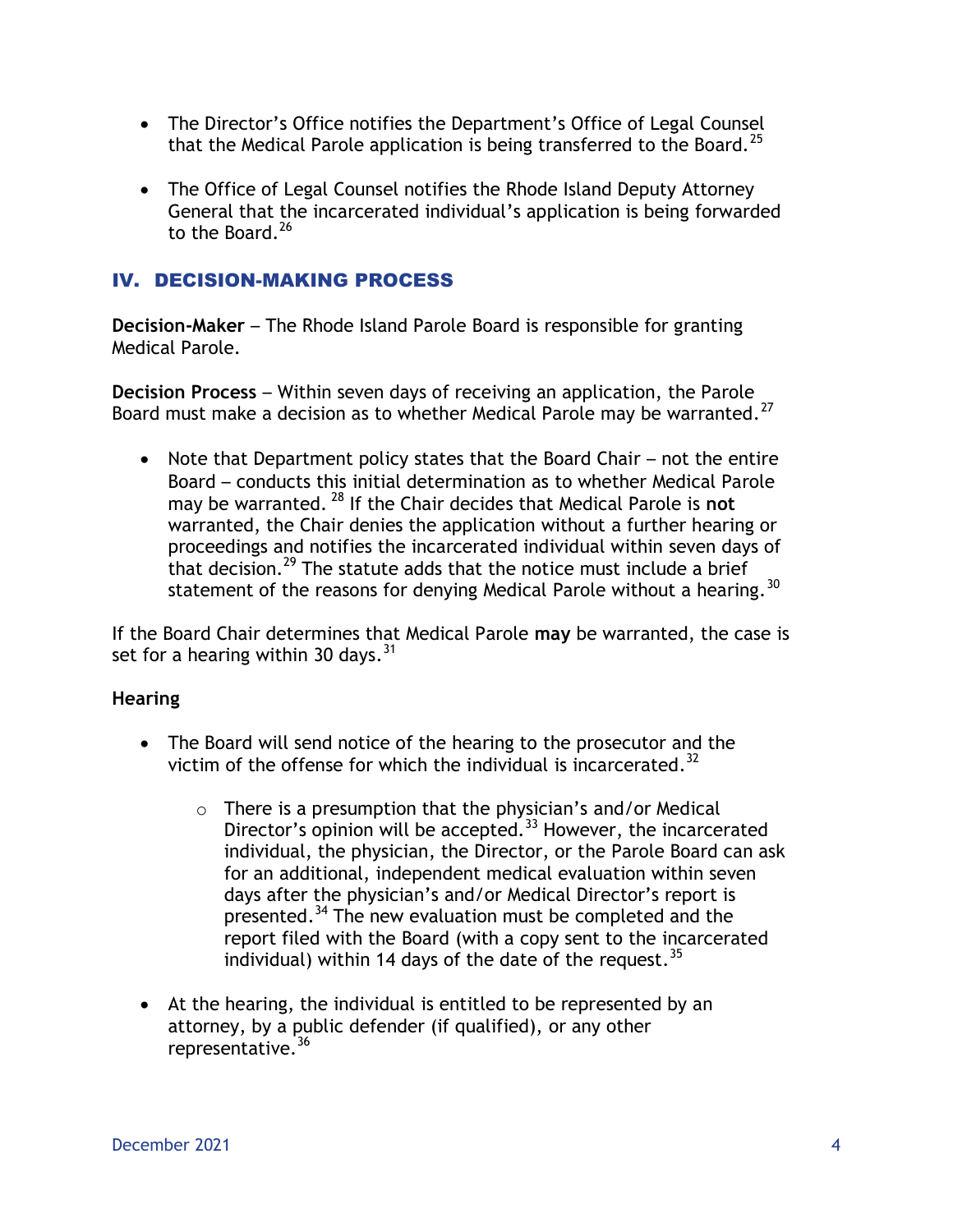Both the victim and the prosecutor have the right be heard at the hearing, submit written comments, or both.<sup>37</sup>

**Hearing Decision** – Within seven days of the hearing, the Parole Board must issue a written decision granting or denying Medical Parole and explaining the reasons for the decision.  $38$ 

- If the Parole Board finds that the incarcerated individual meets the medical eligibility criteria, it will grant Medical Parole if, in light of the person's medical condition, the following are true: (1) There is a reasonable probability that if released the individual will not violate any laws; (2) the release is compatible with society's welfare; and (3) release will not "depreciate" the seriousness of the crime in a way that undermines respect for the law.  $39$
- The Parole Board notifies the Department's Medical Program Director (or appropriate designee) and the Parole Coordinator of its decision.  $40$

**Conditions** – If the Parole Board grants Medical Parole, it imposes the following conditions of release: $41$  (1) periodic medical examinations; (2) periodic reporting to a parole officer at specified intervals; and (3) any other terms or conditions the Board decides are necessary. In addition, if the individual has been granted Medical Parole due to being "severely ill," electronic monitoring is required unless the person is placed in a medical facility that cannot accommodate the monitoring.<sup>42</sup>

## V. POST-DECISION

**Denials and Appeal Rights** – Denial of Medical Parole release does not prevent the individual from reapplying again after 60 days. A reapplication must, however, demonstrate a "material change in circumstances."<sup>43</sup>

**Revocation/Termination** – If, after release, the individual's condition changes so that the Medical Parole criteria are no longer met, the Parole Board may order the person returned to custody to await a hearing to determine whether the release should be revoked.<sup>44</sup> The Board can also revoke Medical Parole for violation of any of the other conditions it has set for the individual.<sup>45</sup>

### VI. REPORTING/STATISTICS

The Department is required to prepare an annual report for the Parole Board and the Rhode Island General Assembly that includes the (1) number of individuals who have applied for Medical Parole; (2) number of individuals who have been granted Medical Parole; (3) the nature of the applicants' illnesses and the type of placements according to the medical discharge plans; (4) categories of reasons for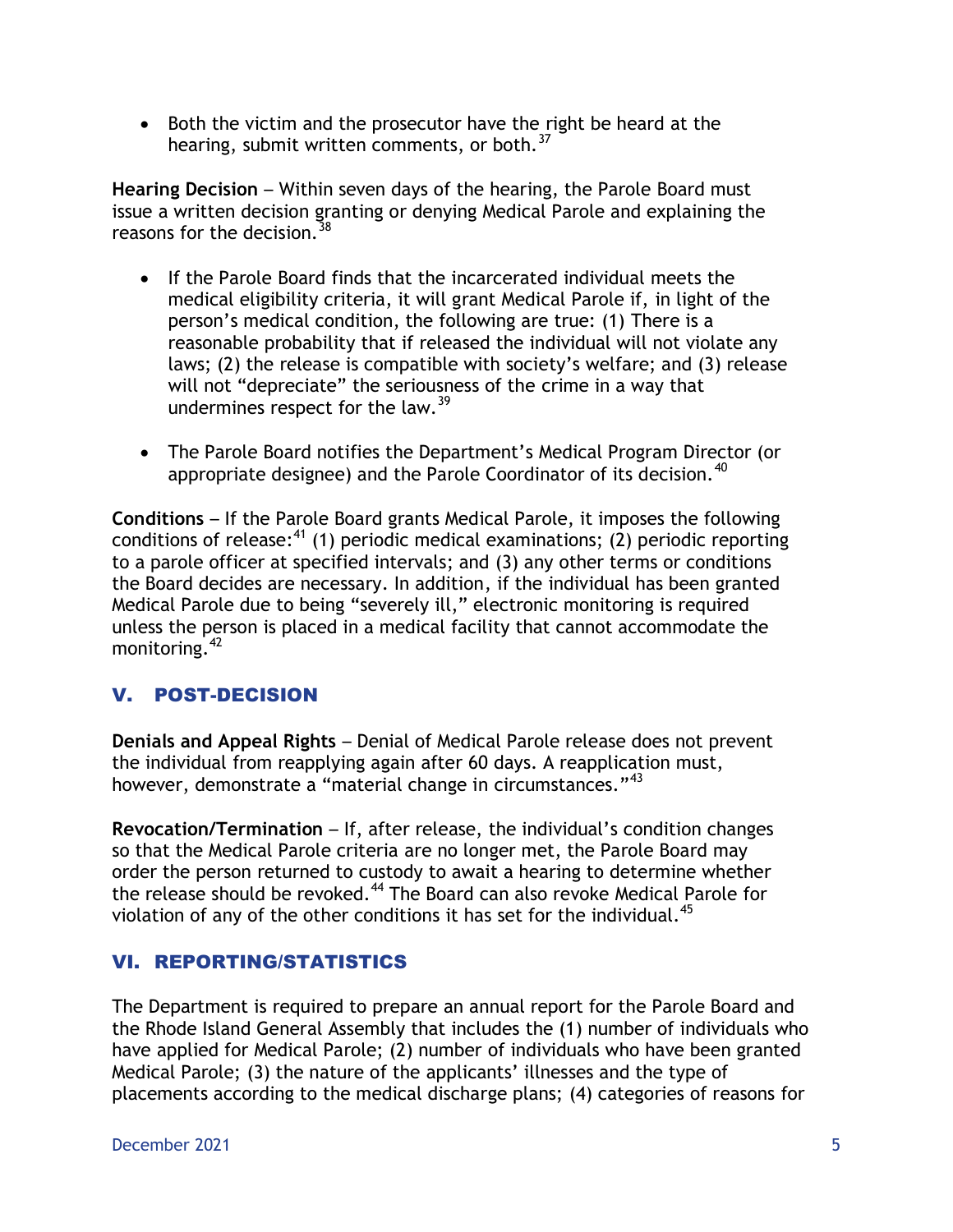denial for those who have been denied; and (5) the number of people released on Medical Parole who have been returned to Department custody and the reasons for their returns. 46

Although the report for the General Assembly is not available to the public, in response to FAMM's request for information, the Department provided the following information regarding Medical Parole requests: <sup>47</sup>

- In 2019, seven individuals applied for Medical Parole and four were granted.
	- $\circ$  Of the three applications for Medical Parole not granted: (1) One individual did not meet the Medical Parole criteria but was still released, due to a court order, to hospice care; (2) one individual died before a hearing could be held; and (3) one individual was denied due to the seriousness of the crime "and other factors not compatible with the welfare of society."
- In 2020, three individuals applied for Medical Parole and two were granted. The third individual who applied died before a hearing could be held.

## RHODE ISLAND COMPASSIONATE RELEASE PRIMARY LEGAL SOURCES

### MEDICAL PAROLE

#### **Statute**

State of Rhode Island General Laws, §§ 13-8.1-1 through 13-8.1-4 (2021), available through the Rhode Island General Assembly, [http://webserver.rilin.state.ri.us/Statutes/.](http://webserver.rilin.state.ri.us/Statutes/)

#### **Agency Policy**

Rhode Island Department of Corrections Policy and Procedure, Policy 20.08-3 (March 5, 2012). This policy is not publicly available on the Department's website; to obtain a copy, contact the Department at (401) 462-1000 or 40 Howard Avenue, Cranston RI 02920.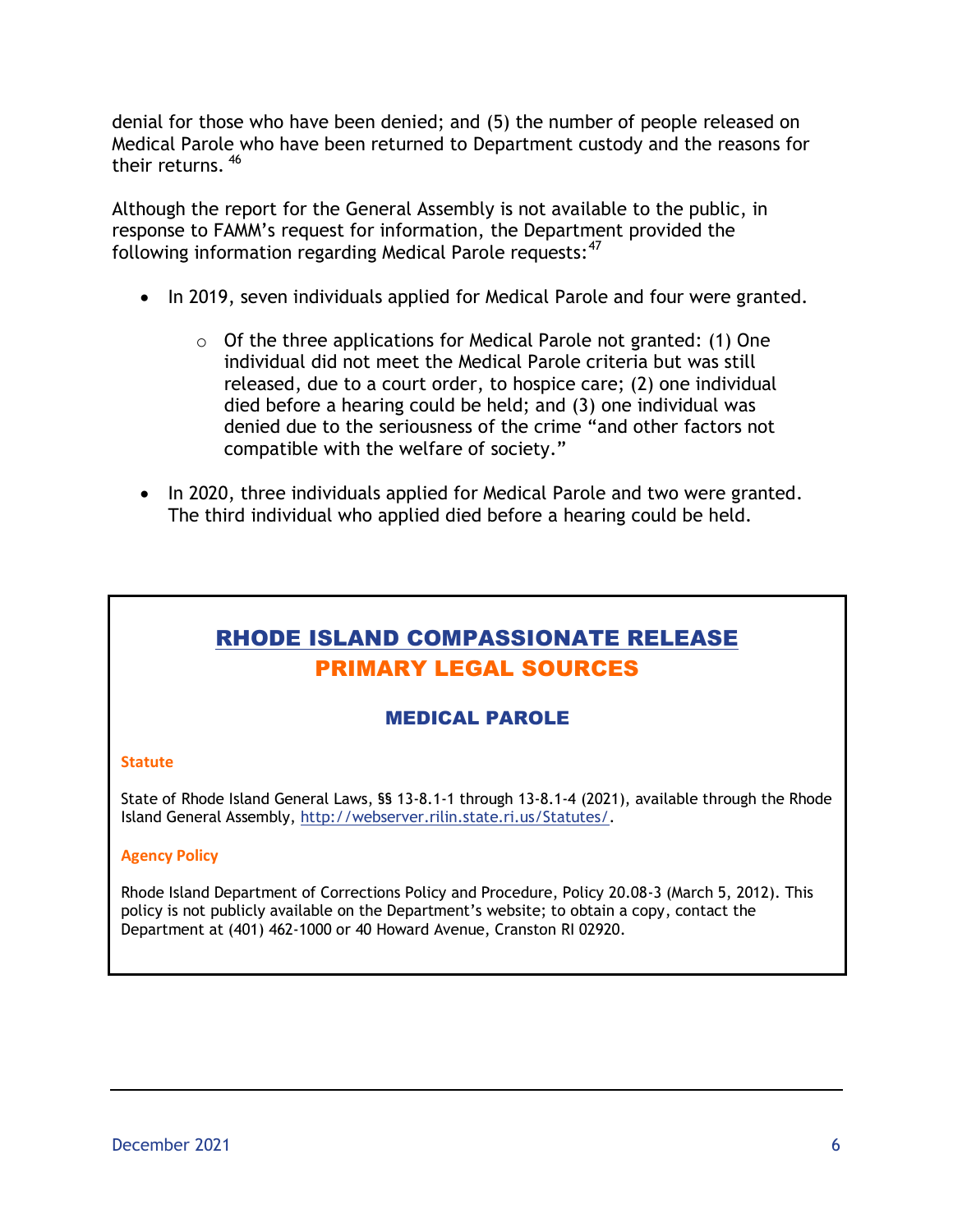# NOTES

\* *Id. means see prior note.*

<sup>1</sup> R.I. Gen. Laws §§ 13-8.1-1 through 13-8.1-4; Department of Corrections Policy and Procedure (DOC Policy) 20.08-3.

<sup>2</sup> R.I. Gen. Laws § 13-8.1-3 (a). Note that DOC Policy 20.08-3, § III (A) (3) also includes a definition of "permanently incapacitated"; however, the policy is dated 2012 and does not reflect the 2017 statutory changes that added "cognitive insult" and criteria stating that an incarcerated individual may be eligible for Medical Parole if the person needs help with most of the activities necessary for independence. See Public Law 2017, Chapter 346, § 2.

 $3$  R.I. Gen. Laws § 13-8.1-3 (c); DOC Policy 20.08-3, § III (A) (2).

 $4$  DOC Policy 20.08-3, § III (A) (2).

 $5$  R.I. Gen. Laws §§ 13-8.1-4 (a) and (c) (6); DOC Policy 20.08-3, § II.

<sup>6</sup> R.I. Gen. Laws § 13-8.1-3 (b).

 $7$  DOC Policy 20.08-3, § III (A) (1).

8 R.I. Gen. Laws § 13-8.1-2.

 $9$  R.I. Gen. Laws § 13-8.1-4 (b); DOC Policy 20.08-3, § III (B) (1). Note that only the statute says that family members or friends may file on the incarcerated individual's behalf; the DOC Policy does not include this.

 $10$  DOC Policy 20.08-3, § III (A) (5).

<sup>11</sup> R.I. Gen. Laws § 13-8.1-4 (b); DOC Policy 20.08-3, § III (B) (2). Note that the DOC Policy states that the referral is to the Department's Medical Program Director.

<sup>12</sup> R.I. Gen. Laws § 13-8.1-4 (c) (1); DOC Policy 20.08-3, § III (B) (3) (a).

<sup>13</sup> R.I. Gen. Laws § 13-8.1-4 (c) (2); DOC Policy 20.08-3, § III (B) (3) (b).

<sup>14</sup> R.I. Gen. Laws § 13-8.1-4 (c) (3); DOC Policy 20.08-3, § III (B) (3) (c).

<sup>15</sup> R.I. Gen. Laws § 13-8.1-4 (c) (4); DOC Policy 20.08-3, § III (B) (3) (d).

<sup>16</sup> R.I. Gen. Laws § 13-8.1-4 (c) (5); DOC Policy 20.08-3, § III (B) (3) (e).

<sup>17</sup> R.I. Gen. Laws § 13-8.1-4 (c) (6); DOC Policy 20.08-3, § III (B) (3) (f).

<sup>18</sup> R.I. Gen. Laws § 13-8.1-4 (c) (6); DOC Policy 20.08-3, § III (B) (3) (g).

 $19$  According to the Department's Medical Parole policy, the Professional Services Coordinator for Transitional Services is responsible for completing the medical discharge plan. DOC Policy 20.08-3, § III (B) (2) (a).

<sup>20</sup> R.I. Gen. Laws § 13-8.1-4 (e); DOC Policy 20.08-3, § III (B) (4).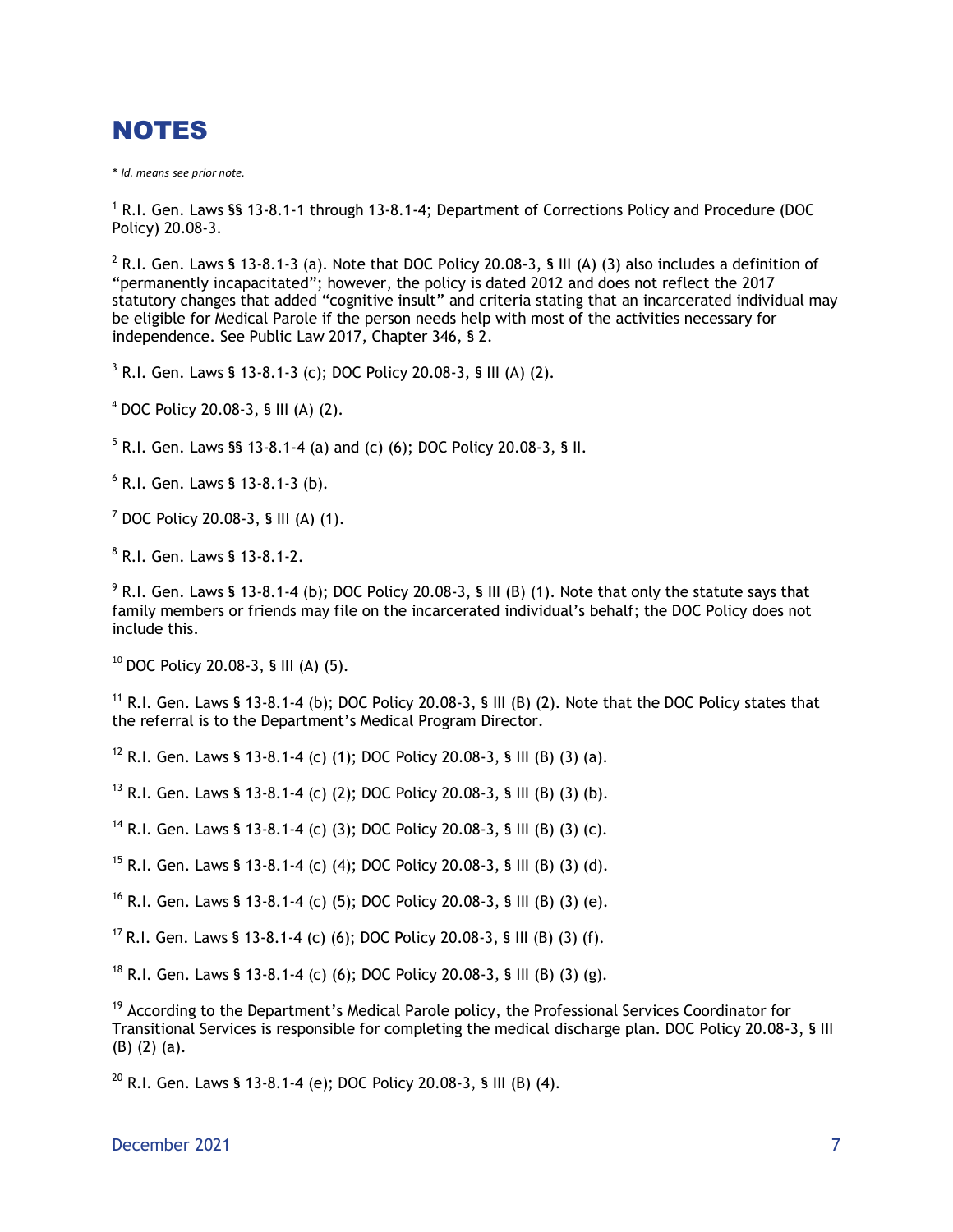<sup>21</sup> DOC Policy 20.08-3, § III (B) (3) (f).

 $22$  Id.

- $23$  ld. at (B) (3) (h).
- <sup>24</sup> R.I. Gen. Laws § 13-8.1-4 (b); DOC Policy 20.08-3, § III (B) (5).
- <sup>25</sup> DOC Policy 20.08-3, § III (B) (5) (a).
- $26$  ld. at (B) (5) (b).
- <sup>27</sup> R.I. Gen. Laws § 13-8.1-4 (h); DOC Policy 20.08-3, § III (C) (1).
- $28$  DOC Policy 20.08-3, § III (C) (1).

 $^{29}$  Id.

<sup>30</sup> R.I. Gen. Laws § 13-8.1-4 (h).

 $31$  R.I. Gen. Laws § 13-8.1-4 (i) (1); DOC Policy 20.08-3, § III (C) (2).

 $32$  R.I. Gen. Laws § 13-8.1-4 (i) (2); DOC Policy 20.08-3, § III (C) (2).

 $33$  R.I. Gen. Laws § 13-8.1-4 (g).

- $34$  Id.
- $35$  Id.

 $36$  Id. at (i) (3).

 $37$  ld. at (i) (2).

<sup>38</sup> R.I. Gen. Laws § 13-8.1-4 (j); DOC Policy 20.08-3, § III (C) (3).

<sup>39</sup> R.I. Gen. Laws § 13-8.1-4 (f).

<sup>40</sup> DOC Policy 20.08-3, **§§** III (C) (3) and (C) (4).

<sup>41</sup> R.I. Gen. Laws §§ 13-8.1-4 (j) (1) through (j) (3); DOC Policy 20.08-3, §§ III (C) (5) (a), (5) (b), and (5) (d).

<sup>42</sup> R.I. Gen. Laws § 13-8.1-4 (j) (4); DOC Policy 20.08-3, § III (C) (5) (c). See also Department of Corrections Policy No. 28-11, Parolee Assisted Living, for additional guidance on supervision when an individual is released to a nursing home, assisted living, or other facility, http://www.doc.ri.gov/documents/policies/APA/240-RICR-40-00- 1%20Parolee%20Assisted%20Living.pdf.

<sup>43</sup> R.I. Gen. Laws § 13-8.1-4 (h).

<sup>44</sup> R.I. Gen. Laws § 13-8.1-4 (k); DOC Policy 20.08-3, § III (C) (6).